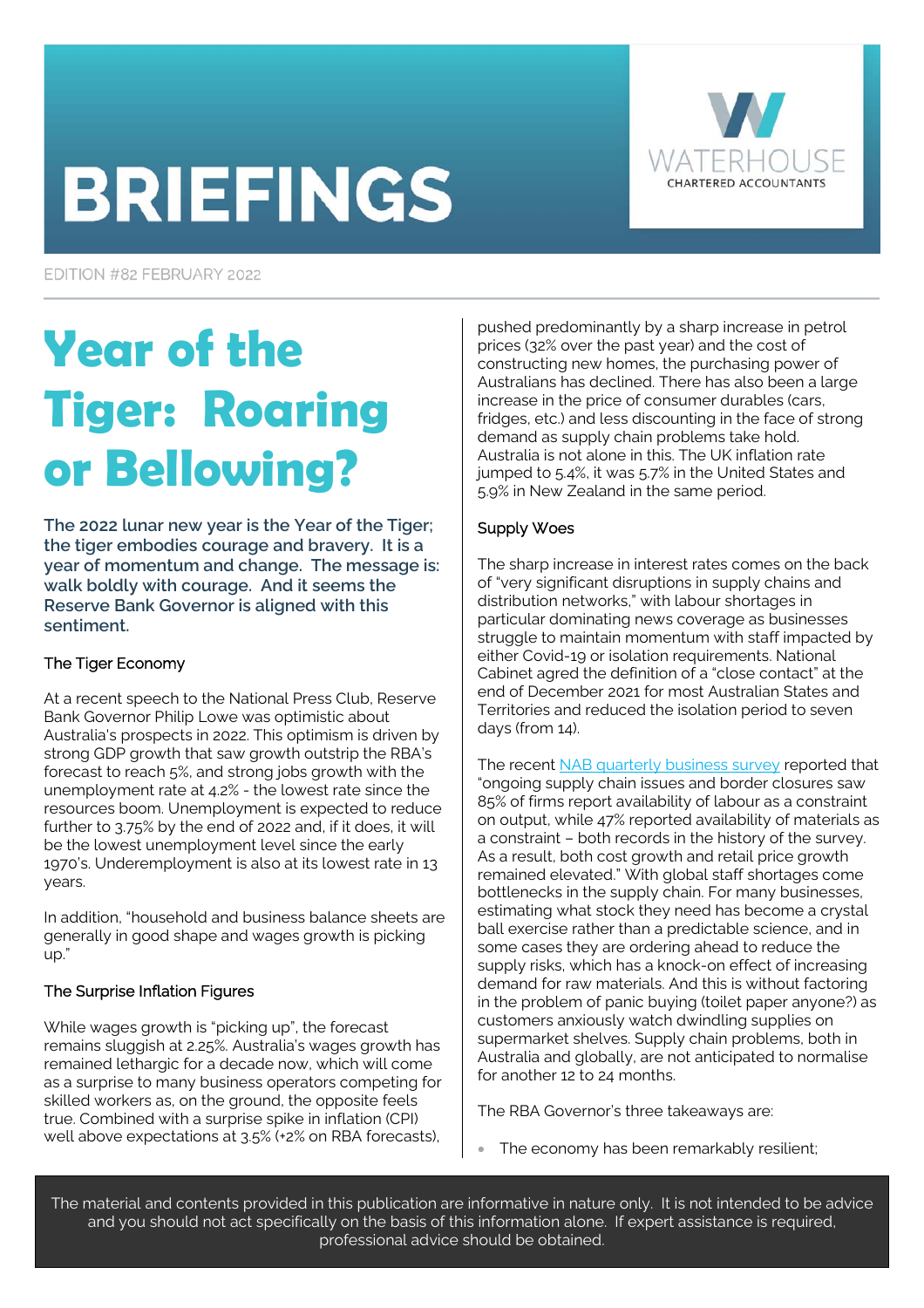

- The link between the strength of the real economy and prices and wages remains alive; and
- The supply side matters for both economic activity and prices.

You could almost add "no one really knows" as a fourth point as an unexpected change, like a new virulent Covid variant or further lockdowns could rewrite the forecasts. But there is plenty of room for optimism. What we have seen to date is that when there is an opportunity to rebound, to return to normal, the economy bounces back quickly and often much faster than anticipated. Afterall, health, not the economy, has been the catalyst for the crisis.

### When will Interest Rates Rise?

During his National Press Club address, Mr Lowe was asked the question, "those people are now looking very carefully at your words, trying to read the tea leaves and work out what they do with their mortgages? You obviously can't go to the RBA Governor looking for individual financial advice. But, if it was your mortgage, would you be scrambling for a fixed rate or sticking with a variable?"

His response was "… the advice that I would give to people is, make sure that you have buffers. Interest rates will go up. And the stronger the economy, the better progress on unemployment, the faster and the sooner the increase in interest rates will be. So, interest rates will go up."

A rate increase by the RBA would be the first since November 2020. Westpac and AMP Capital are both forecasting the first increase to occur in August this year, then a second towards the end of 2022.

While the RBA might be taking a "steady as she goes" approach, many lenders have already factored in increases as the international cost of funding increases. [RateCity data s](https://www.ratecity.com.au/home-loans/mortgage-news/westpac-first-big-four-bank-hike-fixed-rates-2022)hows that "a total of 17 lenders have hiked fixed rates so far this year, but that number will rise and quickly." Westpac increased its fixed rates at the end of January and the CBA and ING (for new customers only) at the start of February.

But with households having accumulated more than \$200 billion in additional savings over the past two years, the RBA is hopeful that any increase will dampen inflation pressures, but not impinge on growth.

# **Professional Services Firm Profits Guidance Finalised**

# **The Australian Taxation Office's (ATO's) finalised position on the allocation of profits from professional firms starts on 1 July 2022.**

The ATO's guidance uses a series of factors to determine the level of risk associated with profits generated by a professional services firm and how they flow through to individual practitioners and their related parties. The ATO may look to apply the general antiavoidance rules in Part IVA to practitioners who do not fall within the low-risk category.

With the new guidelines taking effect on 1 July 2022, professional firms will need to assess their structures now to understand their risk rating, and if necessary, either make changes to reduce their risks level or ensure appropriate documentation is in place to justify their position.

### The Problem

The finalised guidance has had a long gestation period. The ATO has been concerned for some time about the way that many professional services firms are structured – specifically, professional practices such as lawyers, accountants, architects, medical practices, engineers, architects, etc., operating through trusts, companies and partnerships of discretionary trusts and how the profits from these practices are being taxed.

The ATO guidance takes a strong stance on structures designed to divert income in a way that results in principal practitioners receiving relatively small amounts of income personally for their work and reducing their taxable income. Where these structures appear to be in place to divert income to create a tax benefit for the professional, Part IVA may apply. Part IVA is an integrity rule which allows the Commissioner to remove any tax benefit received by a taxpayer where they entered into an arrangement in a contrived

#### **Head Office**

Suite 12 Level 3. **Gateway Building** 1 Mona Vale Road Mona Vale NSW 2103

#### **Sydney Office**

Suite 802 Level 8 23 O'Connell Street Sydney NSW 2000

T 02 8973 2222 admin@waterhouseca.com.au www.waterhouseca.com.au ABN 60 535 258 608

Liability limited by a scheme approved under Professional<br>Standards Legislation

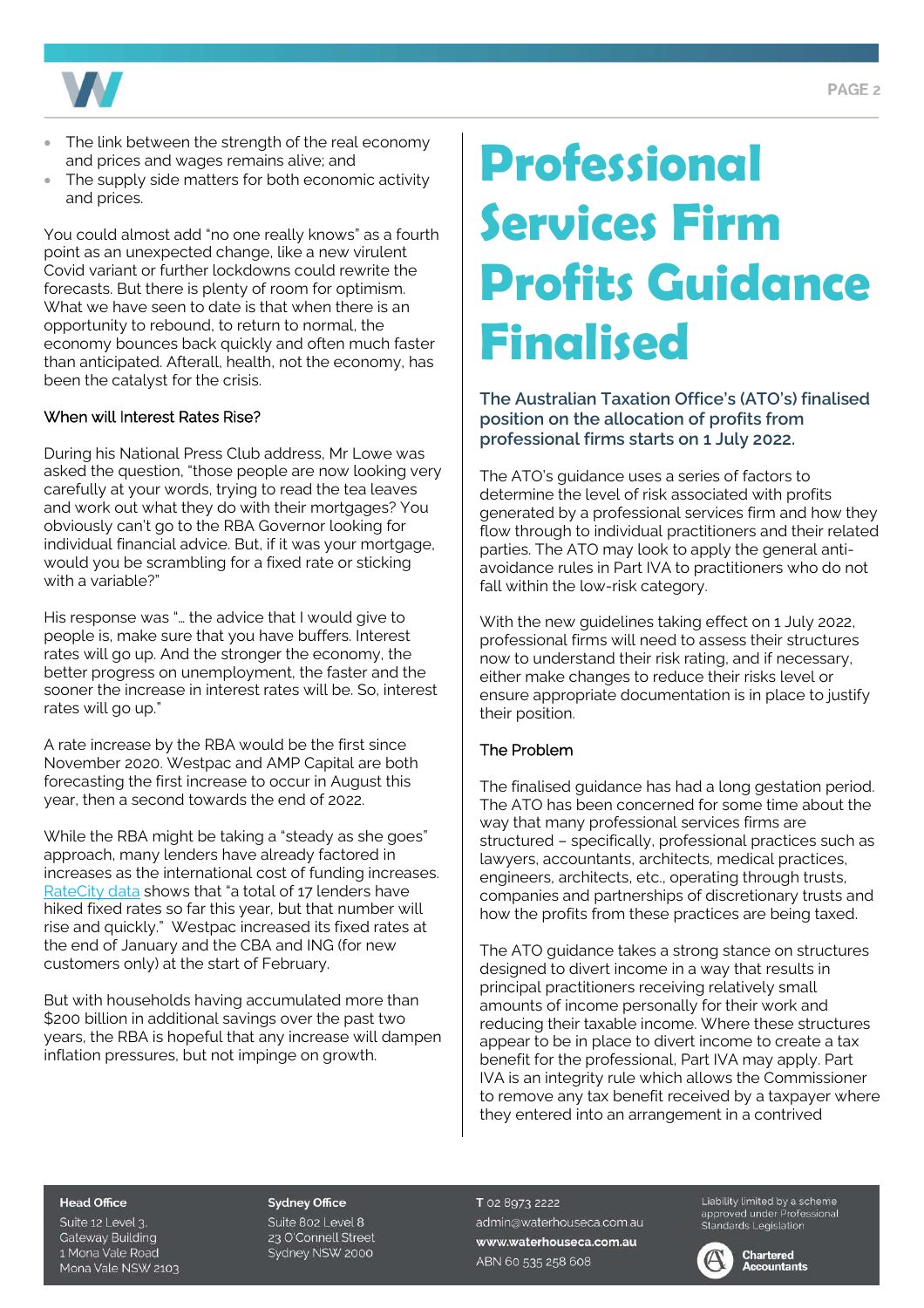

manner in order to obtain a tax benefit. Significant penalties can also apply when Part IVA is triggered.

### Determining the Risk Rating

The guidance sets out a series of tests which are used to calculate a risk score. This risk score is then used to classify the practitioner as falling within a green, amber or red risk zone, which determines if the ATO should take a closer look at you and your firm. Those in the green zone are at low risk of the ATO directing its compliance efforts to you. Those in the red zone, however, can expect the ATO to conduct further analysis as a matter of priority, which could lead to an ATO audit.

Before calculating the risk score it is necessary to consider two gateway tests:

- Gateway 1 considers whether there is commercial rationale for the business structure and the way in which profits are distributed, especially in the form of remuneration paid. Red flags would include arrangements that are more complex than necessary to achieve the relevant commercial objective, and where the tax result is at odds with the commercial venture, e.g. where a tax loss is claimed for a profitable commercial venture; and
- Gateway 2 requires an assessment of whether there are any high-risk features. The ATO sets out some examples of arrangements that would be considered high-risk, including the use of financing arrangements relating to transactions between related parties.

If the gateway tests are passed, then you can selfassess your risk level against the ATO's risk assessment factors. There are three factors to be considered:

- The professional's share of profit from the firm (and service entities, etc.) compared with the share of firm profit derived by the professional and their related parties;
- The total effective tax rate for income received from the firm by the professional and their related parties; and
- The professional's remuneration as a percentage of the commercial benchmark for the services provided to the firm.

The resulting "score" from these factors determines your risk zone. Some arrangements that were considered low risk in prior years under the ATO's previous guidance may now fall into a higher risk zone. In these cases, the ATO is allowing a transitional period for those practitioners to continue to apply the previous guidelines until 30 June 2024.

For professional services firms it will be important to assess the risk level, and this needs to be done for each principal practitioner separately. Those in the amber or red zone who want to be classified as low risk need to start thinking about what needs to change to move into the lower risk zone.

Where other compliance issues are present - such as failure to recognise capital gains, misuse of superannuation systems, failure to lodge returns or late lodgement, etc. - a green zone risk assessment will not apply.

# **RAT and PCR Tests to be Tax Deductible, FBT-Free**

**The Treasurer has announced that RAT and PCR tests will be tax deductible for individuals and exempt from fringe benefits tax (FBT) for employers if purchased for work purposes.** 

There has been confusion over the tax treatment of RATs with the Prime Minister stating for some time that they are tax deductible, but in reality the tests were probably only deductible in limited circumstances.

If you have had to purchase RATs to be able to work, you will be able to receive a tax deduction for the cost you have incurred from 1 July 2021 (you will need evidence of the expense). If the RAT cost \$20, someone on a marginal tax rate of 32.5% would receive a tax benefit of \$6.50.

For business, it is expected that RAT, PCR and other coronavirus tests will be exempt from FBT from the 2021/22 FBT year.

Legislation enabling the change is expected before Parliament this week.

#### **Head Office**

Suite 12 Level 3. **Gateway Building** 1 Mona Vale Road Mona Vale NSW 2103

#### **Sydney Office**

Suite 802 Level 8 23 O'Connell Street Sydney NSW 2000

T 02 8973 2222 admin@waterhouseca.com.au www.waterhouseca.com.au ABN 60 535 258 608

Liability limited by a scheme approved under Professional<br>Standards Legislation

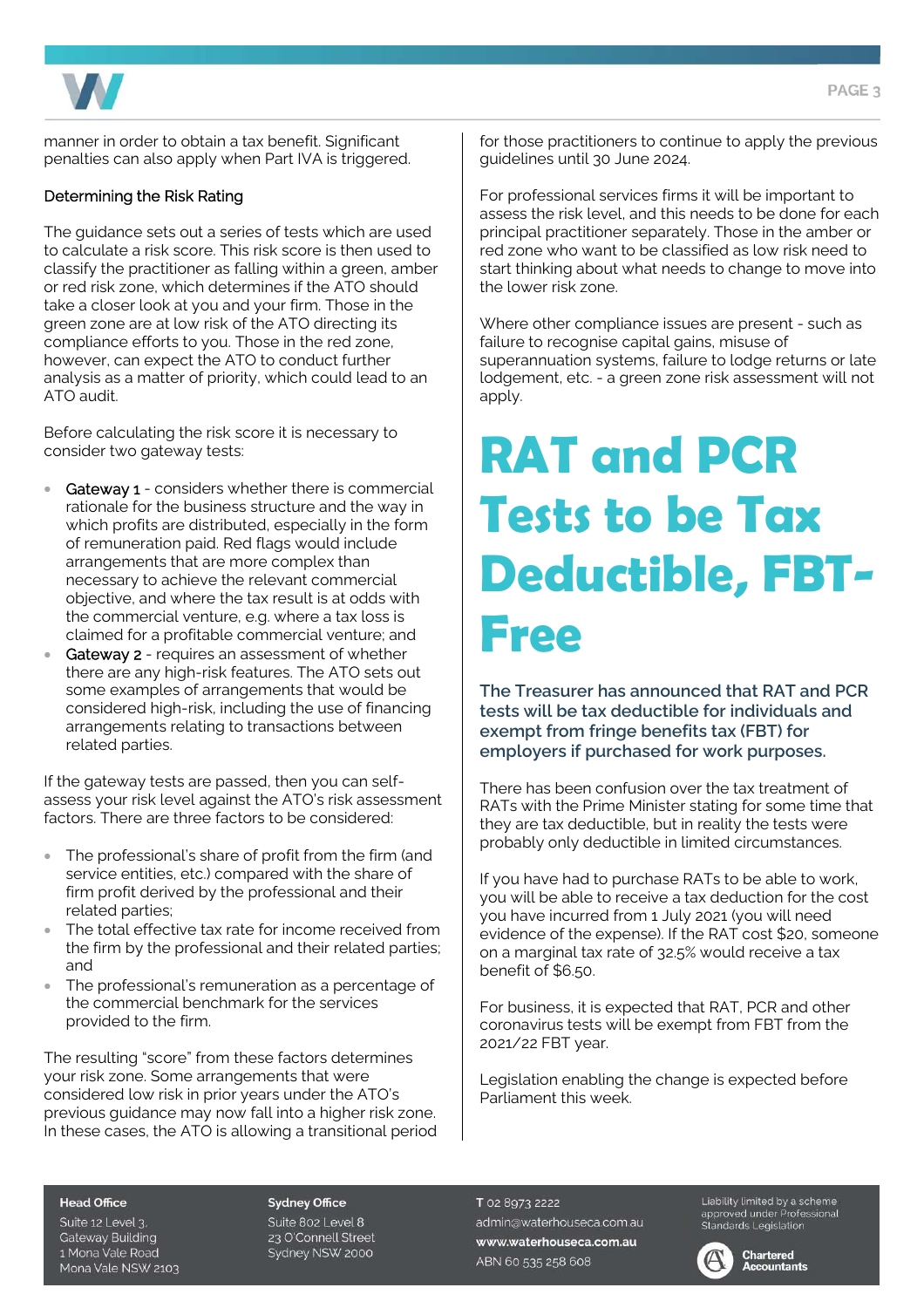

# **Cash Injection for Struggling Businesses**

**Businesses struggling with the current wave of the pandemic have been offered new grants and support in NSW, SA and WA.** 

### New South Wales

The NSW Small Business Support package provides eligible employing businesses with a lump sum payment of 20% of weekly payroll, up to a maximum of \$5,000 per week for the month of February 2022. The minimum weekly payment for employers is \$750 per week.

Eligible non-employing businesses will receive \$500 per week (paid as a lump sum of \$2,000).

To access the package, businesses must:

- Have an aggregated annual turnover between \$75,000 and \$50 million (inclusive) for the year ended 30 June 2021; and
- Experienced a decline in turnover of at least 40% due to Public Health Orders or the impact of Covid-19 during the month of January 2022 compared to January 2021 or January 2020; and
- Experienced a decline in turnover of 40% or more from 1-14 February 2022 compared to the same fortnight in either 2021 or 2020 (you must use the same comparison year utilised in the decline in turnover test for January); and
- Maintain their employee headcount from "the date of the announcement of the scheme" (30 January 2022).

The support package only covers the month of February 2022. [Applications for support a](https://www.service.nsw.gov.au/transaction/2022-small-business-support-program)re expected to open mid-February. South Australia

The South Australian Government has introduced two rounds of support for businesses impacted by health restrictions:

- The Tourism, Hospitality and Gym Grant provides \$6,000 for employing businesses and \$2,000 for non-employing businesses whose turnover reduced by 30% or more between 10-30 January 2022 (inclusive) comparable to 2019/20 (or 2020/21 for new businesses). The grant will automatically be paid to those who applied for and received the grant based on the turnover period 27 December 2021 to 9 January 2022.
- The Business Hardship Grant provides \$6,000 for employing businesses and \$2,000 for nonemploying businesses whose turnover reduced by 50% or more between 10-30 January 2022 (inclusive) comparable to 2019/20 (or 2020/21 for new businesses). The grant will automatically be paid to those who applied for and received the grant based on the turnover period 27 December 2021 to 9 January 2022.

[Applications for the grants](https://www.treasury.sa.gov.au/Growing-South-Australia/COVID-19/january-2022/Additional-Rounds-January-2022) open 14 February 2022.

### Western Australia

Western Australia has been hit with compounding issues of border closures, Covid-19 and natural disasters.

Th[e latest grant p](https://www.smallbusiness.wa.gov.au/assistance-grant)rovides financial assistance of up to \$12,500 (\$1,130 for each impacted day) to small businesses in the hospitality, music events or arts sectors that were directly financially impacted by the Chief Health Officer's Covid Restrictions (Directions) from 23 December 2021 to 4 January 2022. Nonemploying businesses will receive up to \$4,400 (\$400 per day).

To be eligible, your business must:

- Be located within the Perth, Rottnest or Peel regions; and
- Have a valid ABN; and
- Have an annual turnover of more than \$50,000; and
- Have an Australia wide payroll of less than \$4m in 2020/21; and
- Operate in the hospitality sector, the music events industry or the creative and performing arts sectors that were directly impacted by the restrictions; and
- Have experienced a decline in turnover of at least 30% compared to the same period in the prior year (or another comparable period for new businesses).

Applications are open through SmartyGrants.

#### **Head Office**

Suite 12 Level 3. **Gateway Building** 1 Mona Vale Road Mona Vale NSW 2103

#### **Sydney Office**

Suite 802 Level 8 23 O'Connell Street Sydney NSW 2000

T 02 8973 2222 admin@waterhouseca.com.au www.waterhouseca.com.au ABN 60 535 258 608

Liability limited by a scheme approved under Professional<br>Standards Legislation